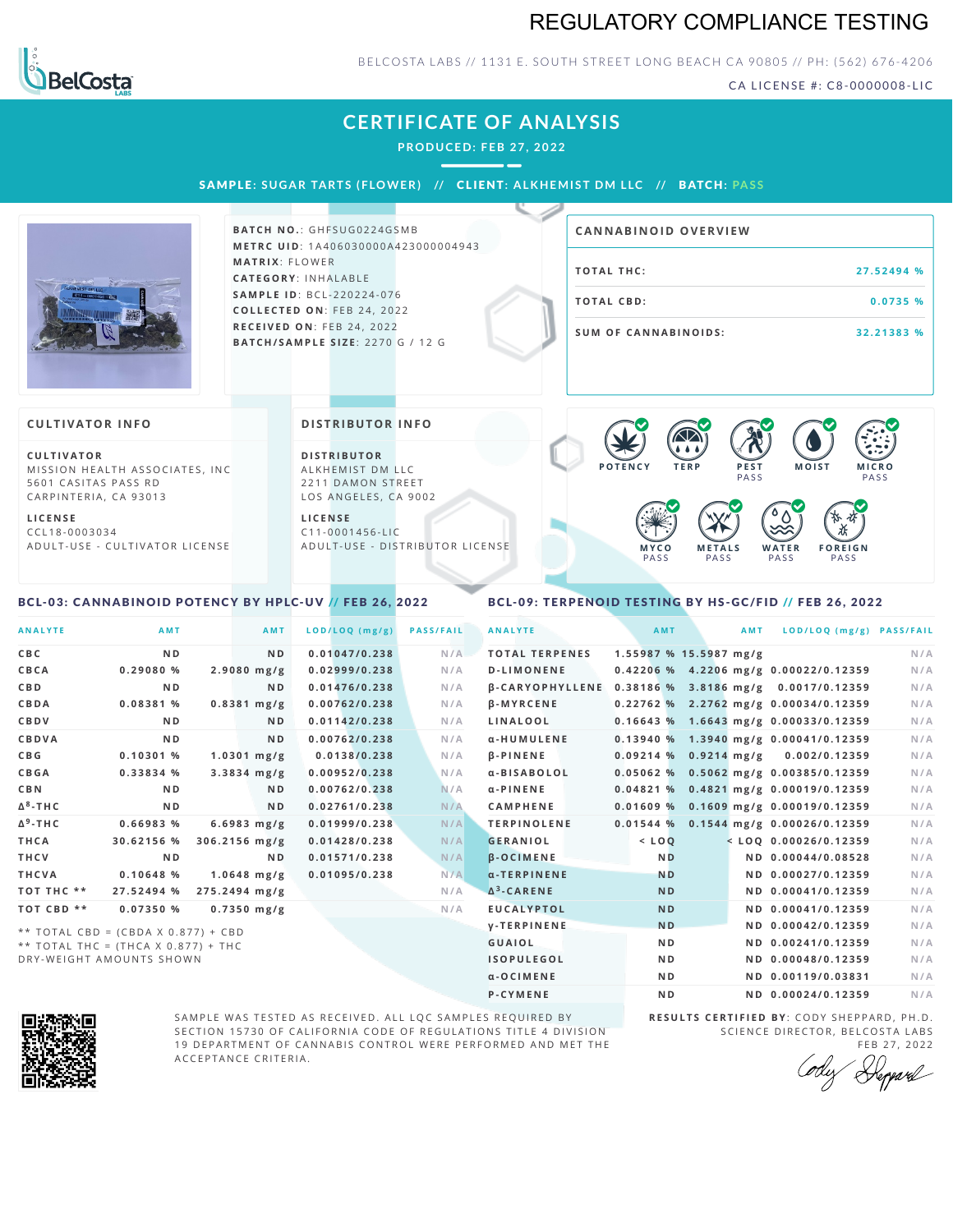### REGULATORY COMPLIANCE TESTING

#### <span id="page-1-0"></span>BCL-13: PESTICIDE TESTING BY GC/MS // FEB 26, 2022

| <b>ANALYTE</b>         | LIMIT         | $AMT(\mu g/g)$ | LOD/LOQ (µg/g) | <b>PASS/FAIL</b> |
|------------------------|---------------|----------------|----------------|------------------|
| <b>CAPTAN</b>          | $0.7 \mu g/g$ | N <sub>D</sub> | 0.01977/0.06   | <b>PASS</b>      |
| <b>CHLORDANE</b>       | Any amt       | N <sub>D</sub> |                | <b>PASS</b>      |
| <b>CHLORDANE CIS</b>   |               | ND.            | 0.01199/0.03   | N/A              |
| <b>CHLORDANE TRANS</b> |               | N <sub>D</sub> | 0.01082/0.03   | N/A              |
| <b>CHLORFENAPYR</b>    | Any amt       | N <sub>D</sub> | 0.01364/0.06   | <b>PASS</b>      |
|                        |               |                |                |                  |

| <b>ANALYTE</b>                      | LIMIT         | $AMT (\mu g/g)$ | LOD/LOQ (µg/g) | <b>PASS/FAIL</b> |
|-------------------------------------|---------------|-----------------|----------------|------------------|
| <b>CHLORPYRIFOS</b>                 | Any amt       | N <sub>D</sub>  | 0.01653/0.06   | <b>PASS</b>      |
| <b>DICHLORVOS</b>                   | Any amt       | N <sub>D</sub>  | 0.01165/0.06   | <b>PASS</b>      |
| <b>METHYL PARATHION</b>             | Any amt       | N <sub>D</sub>  | 0.00851/0.06   | <b>PASS</b>      |
| PENTACHLORONI-<br><b>TROBENZENE</b> | $0.1 \mu g/g$ | N <sub>D</sub>  | 0.01282/0.06   | <b>PASS</b>      |
|                                     |               |                 |                |                  |

### BCL-05: RESIDUAL PESTICIDE ANALYSIS BY LC-MS/MS ESI // FEB 26, 2022

| <b>ANALYTE</b>             |               | LIMIT $AMT(\mu g/g)$ | LOD/LOQ (µg/g) | <b>PASS/FAIL</b> | <b>ANALYTE</b>       |                  | LIMIT AMT $(\mu g/g)$ | LOD/LOQ (µg/g) PASS/FAIL |      |
|----------------------------|---------------|----------------------|----------------|------------------|----------------------|------------------|-----------------------|--------------------------|------|
| <b>ABAMECTIN</b>           | $0.1 \mu g/g$ | N D                  | 0.01153/0.04   | <b>PASS</b>      | <b>MALATHION</b>     | $0.5 \mu g/g$    | N D                   | 0.00472/0.02             | PASS |
| <b>ACEPHATE</b>            | $0.1 \mu g/g$ | N D                  | 0.00368/0.02   | <b>PASS</b>      | <b>METALAXYL</b>     | $2 \mu g/g$      | N D                   | 0.00503/0.02             | PASS |
| ACEQUINOCYL                | $0.1 \mu g/g$ | N D                  | 0.00417/0.02   | <b>PASS</b>      | <b>METHIOCARB</b>    | Any amt          | N D                   | 0.00503/0.02             | PASS |
| <b>ACETAMIPRID</b>         | $0.1 \mu g/g$ | N D                  | 0.00464/0.02   | <b>PASS</b>      | METHOMYL             | 1 $\mu$ g/g      | N D                   | 0.00494/0.02             | PASS |
| <b>ALDICARB</b>            | Any amt       | N D                  | 0.01109/0.04   | <b>PASS</b>      | <b>MEVINPHOS</b>     | Any amt          | N D                   |                          | PASS |
| <b>AZOXYSTROBIN</b>        | $0.1 \mu g/g$ | N D                  | 0.00639/0.02   | <b>PASS</b>      | <b>MEVINPHOSI</b>    |                  | N D                   | 0.00163/0.0084           | N/A  |
| <b>BIFENAZATE</b>          | $0.1 \mu g/g$ | N D                  | 0.00355/0.02   | <b>PASS</b>      | <b>MEVINPHOS II</b>  |                  | N D                   | 0.00542/0.0316           | N/A  |
| <b>BIFENTHRIN</b>          | $3 \mu g/g$   | N D                  | 0.00473/0.04   | <b>PASS</b>      | <b>MYCLOBUTANIL</b>  | $0.1 \mu g/g$    | N D                   | 0.00867/0.04             | PASS |
| <b>BOSCALID</b>            | $0.1 \mu g/g$ | N D                  | 0.00494/0.02   | PASS             | <b>NALED</b>         | $0.1 \mu g/g$    | N D                   | 0.00328/0.02             | PASS |
| CARBARYL                   | $0.5 \mu g/g$ | N D                  | 0.00295/0.02   | PASS             | OXAMYL               | $0.5 \, \mu g/g$ | N D                   | 0.00455/0.02             | PASS |
| CARBOFURAN                 | Any amt       | N D                  | 0.00613/0.02   | <b>PASS</b>      | PACLOBUTRAZOL        | Any amt          | N D                   | 0.00714/0.04             | PASS |
| CHLORANTRANIL-             | $10 \mu g/g$  | N D                  | 0.00697/0.04   | PASS             | <b>PERMETHRIN</b>    | $0.5 \mu g/g$    | N D                   |                          | PASS |
| <b>IPROLE</b>              |               |                      |                |                  | PERMETHRIN CIS       |                  | N D                   | 0.00237/0.0082           | N/A  |
| <b>CLOFENTEZINE</b>        | $0.1 \mu g/g$ | N D                  | 0.0054/0.02    | <b>PASS</b>      | PERMETHRIN TRANS     |                  | N D                   | 0.00245/0.0118           | N/A  |
| <b>COUMAPHOS</b>           | Any amt       | N D                  | 0.00215/0.02   | <b>PASS</b>      | <b>PHOSMET</b>       | $0.1 \, \mu g/g$ | N D                   | 0.0043/0.02              | PASS |
| <b>CYFLUTHRIN</b>          | $2 \mu g/g$   | N D                  | 0.05508/0.2    | <b>PASS</b>      | PIPERONYLBUTO-       | $3 \mu g/g$      | N D                   | 0.00247/0.02             | PASS |
| CYPERMETHRIN               | 1 $\mu$ g/g   | N D                  | 0.00556/0.04   | <b>PASS</b>      | XIDE                 |                  |                       |                          |      |
| <b>DAMINOZIDE</b>          | Any amt       | N D                  | 0.00227/0.04   | <b>PASS</b>      | <b>PRALLETHRIN</b>   | $0.1 \mu g/g$    | N D                   | 0.00392/0.02             | PASS |
| <b>DIAZINON</b>            | $0.1 \mu g/g$ | N D                  | 0.00487/0.02   | <b>PASS</b>      | PROPICONAZOLE        | $0.1 \mu g/g$    | N D                   | 0.0024/0.02              | PASS |
| <b>DIMETHOATE</b>          | Any amt       | N D                  | 0.00354/0.02   | <b>PASS</b>      | <b>PROPOXUR</b>      | Any amt          | N D                   | 0.00374/0.02             | PASS |
| <b>DIMETHOMORPH</b>        | $2 \mu g/g$   | ND                   |                | PASS             | <b>PYRETHRINS</b>    | $0.5 \mu g/g$    | N D                   | 0.00726/0.04             | PASS |
| <b>DIMETHOMORPH I</b>      |               | ND                   | 0.00109/0.0078 | N/A              | <b>PYRIDABEN</b>     | $0.1 \mu g/g$    | N D                   | 0.0034/0.02              | PASS |
| <b>DIMETHOMORPH II</b>     |               | ND                   | 0.0015/0.0122  | N/A              | <b>SPINETORAM</b>    | $0.1 \mu g/g$    | N D                   |                          | PASS |
| <b>ETHOPROPHOS</b>         | Any amt       | N D                  | 0.0041/0.02    | <b>PASS</b>      | <b>SPINETORAM J</b>  |                  | N D                   | 0.00329/0.016            | N/A  |
| <b>ETOFENPROX</b>          | Any amt       | N D                  | 0.00274/0.02   | <b>PASS</b>      | <b>SPINETORAM L</b>  |                  | N D                   | 0.00157/0.016            | N/A  |
| <b>ETOXAZOLE</b>           | $0.1 \mu g/g$ | N D                  | 0.00385/0.02   | <b>PASS</b>      | <b>SPINOSAD</b>      | $0.1 \mu g/g$    | N D                   |                          | PASS |
| <b>FENHEXAMID</b>          | $0.1 \mu g/g$ | N D                  | 0.01055/0.02   | <b>PASS</b>      | SPINOSAD A           |                  | N D                   | 0.00205/0.01438          | N/A  |
| <b>FENOXYCARB</b>          | Any amt       | N D                  | 0.00175/0.02   | <b>PASS</b>      | SPINOSAD D           |                  | ND.                   | 0.00104/0.00498          | N/A  |
| <b>FENPYROXIMATE</b>       | $0.1 \mu g/g$ | N D                  | 0.00481/0.02   | <b>PASS</b>      | <b>SPIROMESIFEN</b>  | $0.1 \, \mu g/g$ | N D                   | 0.00944/0.04             | PASS |
| <b>FIPRONIL</b>            | Any amt       | N D                  | 0.00478/0.02   | PASS             | <b>SPIROTETRAMAT</b> | $0.1 \mu g/g$    | N D                   | 0.00208/0.02             | PASS |
| <b>FLONICAMID</b>          | $0.1 \mu g/g$ | N D                  | 0.00398/0.02   | PASS             | <b>SPIROXAMINE</b>   | Any amt          | N D                   | 0.00344/0.02             | PASS |
| <b>FLUDIOXONIL</b>         | $0.1 \mu g/g$ | N D                  | 0.01369/0.04   | PASS             | <b>TEBUCONAZOLE</b>  | $0.1 \mu g/g$    | N D                   | 0.00816/0.04             | PASS |
| HEXYTHIAZOX                | 0.1 µg/g      | N D                  | 0.00297/0.02   | PASS             | <b>THIACLOPRID</b>   | Any amt          | N D                   | 0.0039/0.02              | PASS |
| <b>IMAZALIL</b>            | Any amt       | N D                  | 0.0056/0.02    | PASS             | <b>THIAMETHOXAM</b>  | $5 \mu g/g$      | N D                   | 0.00358/0.02             | PASS |
| <b>IMIDACLOPRID</b>        | $5 \mu g/g$   | N D                  | 0.00645/0.02   | PASS             | TRIFLOXYSTROB-<br>1N | $0.1 \mu g/g$    | N D                   | 0.00421/0.02             | PASS |
| KRESOXIM-<br><b>METHYL</b> | $0.1 \mu g/g$ | N D                  | 0.00339/0.02   | PASS             |                      |                  |                       |                          |      |